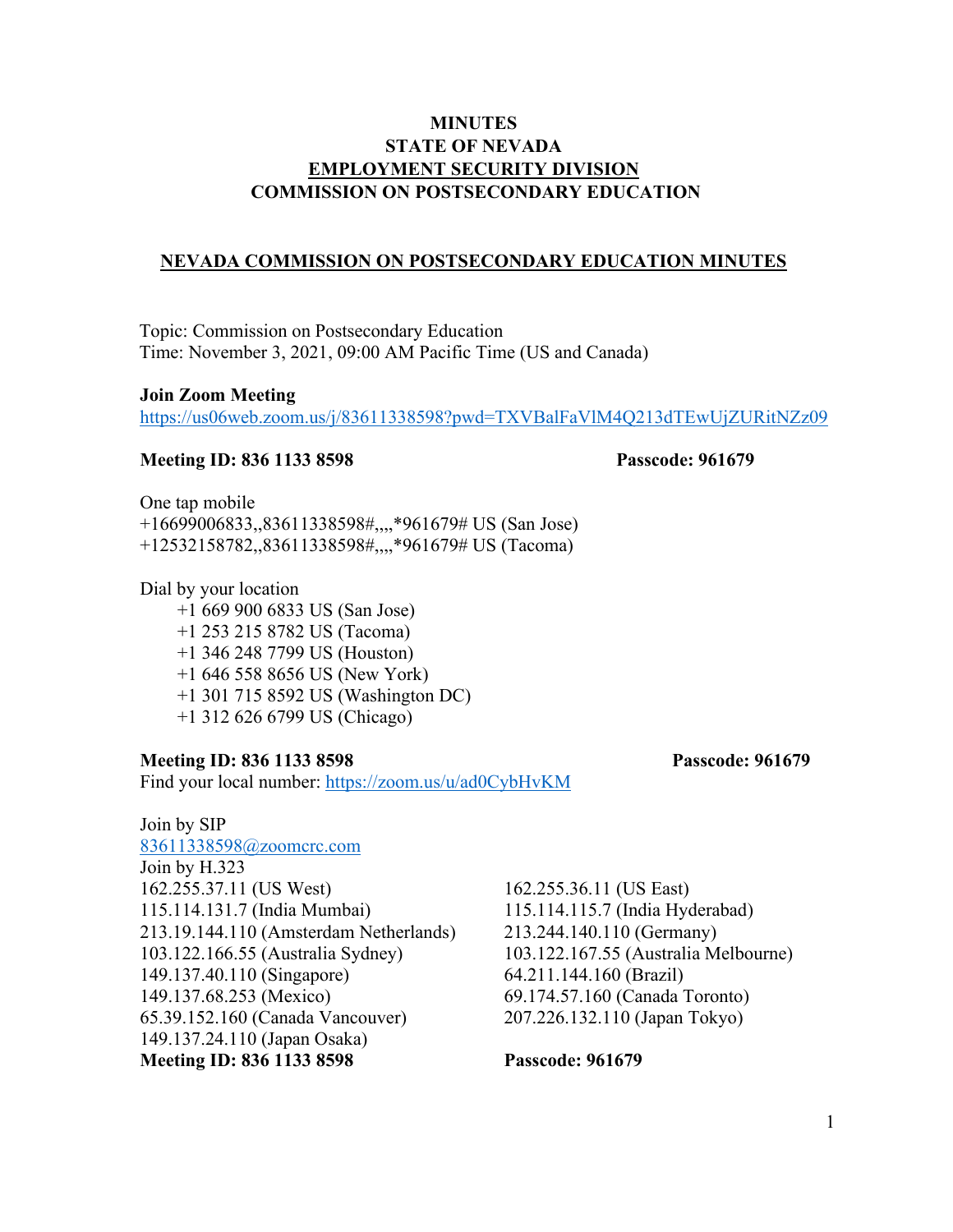# **Staff Present during Video Conference**

Kelly D. Wuest, CPE Administrator Maricris Wu, CPE Postsecondary Education Specialist Ryan Rishling, CPE VA SAA Postsecondary Education Specialist Susan Beckett, CPE Administrative Assistant III

### **Members of the Public, Media, and Other Agencies**

**Present in Las Vegas** Todd Weiss, Nevada Attorney General Office, Deputy Attorney General Elisa Cafferata, DETR Director Michelle Armas, United Education Institute Elvia Barba, United Education Institute Lisa Barranco, Southeastern University Heidi Callender, University of Phoenix Shellie Hernandez, Sin City Scuba, LLC Syed Kazmi, United Education Institute Susie Kochevar, Mountain View Hospital Paramedic Institute Gregg Ketter, KDI Academy Kang Won Lee, Haven University Shjaji Mathew, United Education Institute Ed Mumm, Dig This Academy Gail Renzi, Aveda Institute Casey Roach, United Education Institute Joshua Smith, Haven University Curtis Snaper, Sin City Scuba, LLC Brian Trott, Haven University Linda Trott, Haven University Troy Tuke, Mountain View Hospital Paramedic Institute Bruce Vermeulen, OceanPoint Dental Academy of Nevada Michelle Wyman, Dig This Academy

# **Member of the Commission on Postsecondary Education Present during Video Conference Meeting**

Nate Clark, Chair Sharon Frederick, Vice Chair Thomas Kenny Chris Sewell Steven Soares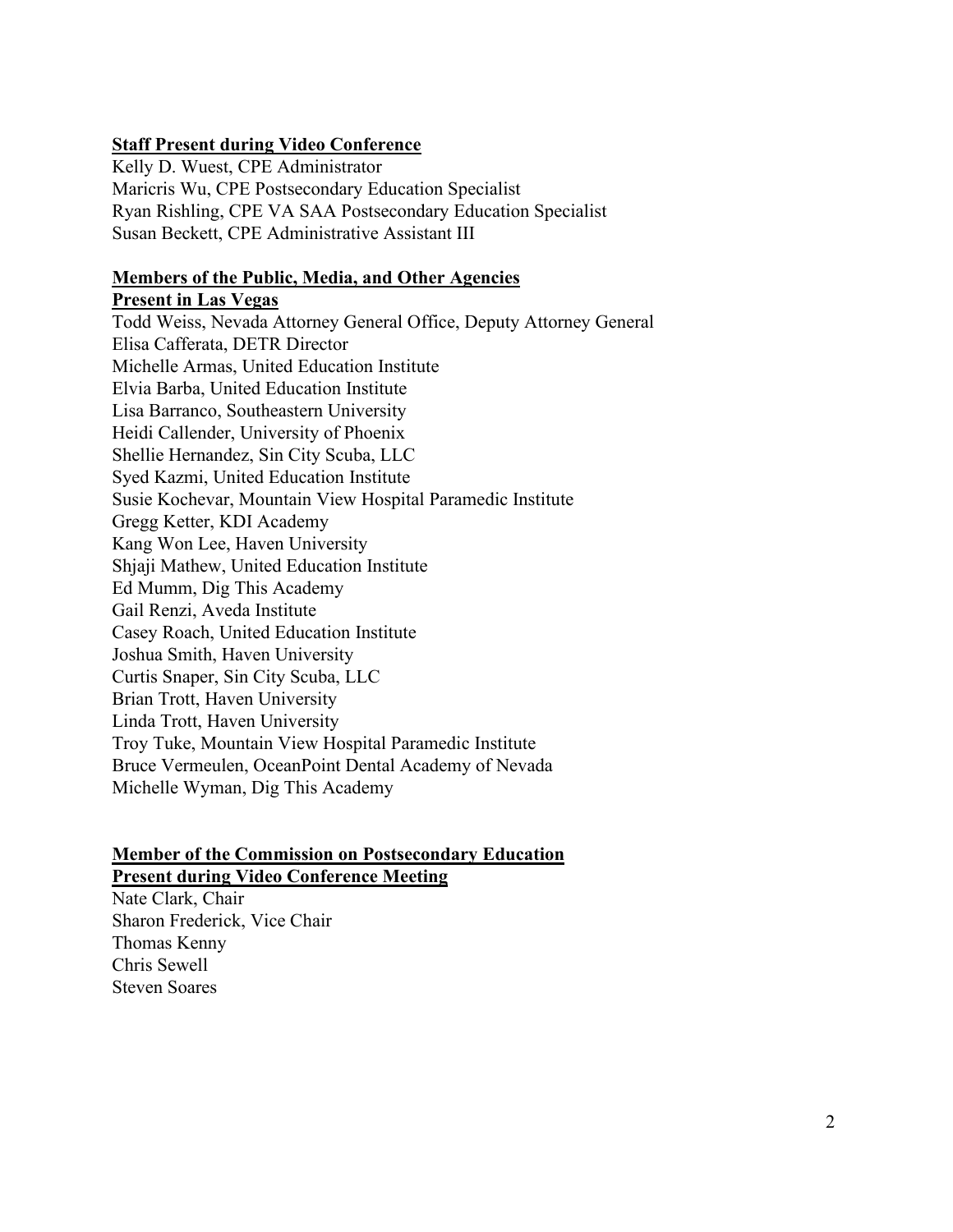# **STATE OF NEVADA EMPLOYMENT SECURITY DIVISION COMMISSION ON POSTSECONDARY EDUCATION MINUTES**

November 3, 2021 – 9:00 A.M.

# **Call to Order**

The meeting was held via Video Conference ZOOM. The meeting was called to order by Chair Commissioner Nate Clark at approximately 9:00 AM.

# **Public Comments**

Commissioner Clark asked for public comment – no public comment.

# **Written Comments**

This is Susan Beckett, no written comments.

# **Confirmation of Posting**

Susan Beckett, for the record, Administrative Assistant III, Employment Security Division, Commission on Postsecondary Education. Yes, proper Notice and Posting were completed for this Meeting. The meeting will be held via videoconference only.

# **Roll Call**

- Commissioner Chair Clark Present
- Commissioner Vice-Chair Frederick Present
- Commissioner Eade Excused
- Commissioner Kenny Present
- Commissioner Ponder Excused
- Commissioner Rhodes Absent
- Commissioner Sewell Present
- Commissioner Soares Present

Administrator Kelly Wuest: took roll via verbal and video. Confirmation of a quorum.

### **Adoption of Agenda:**

Motion: Commissioner Kenny – Move to approve adoption of Agenda for November 3, 2021. Second: Commissioner Sewell. Discussion: None. Results: Unanimous, agenda is adopted.

# **Approval of Minutes August 4, 2021, Meeting**

Commissioner Frederick– Motion to approve the minutes for August 4, 2021. Second: Commissioner Sewell. Discussion: None. Results: Unanimous, motion carries.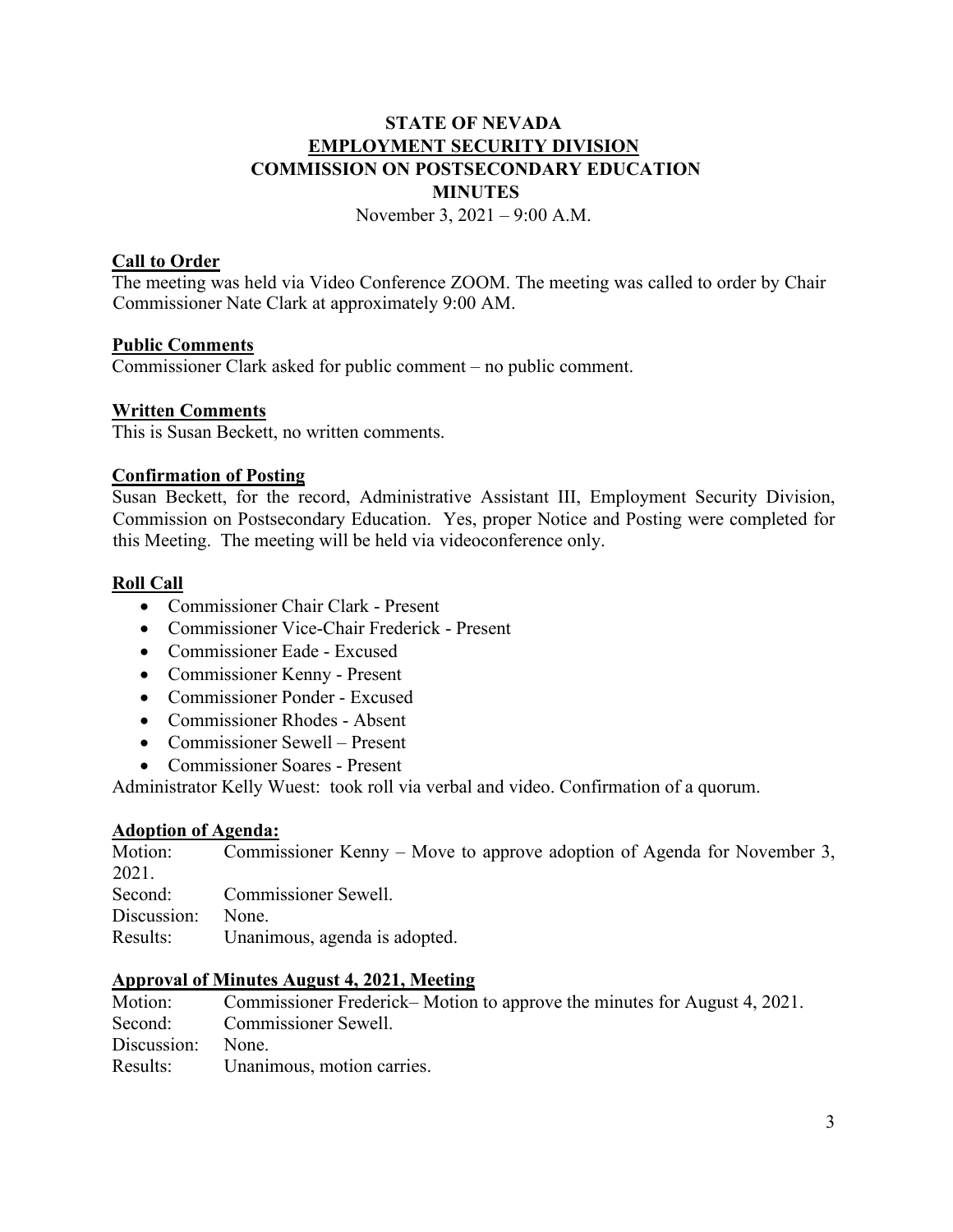# **Administrators Report**

Administrator Kelly Wuest read the submitted Administrators Report (as submitted in the Public Packet Posting) with the following updates:

The initial application packet has been updated. There are tabbed sections to further assist new school applicants. The renewal packet has also been updated and has been posted on our website.

Quarterly Reporting update - we still have 32 institutions unreported, the total enrollment for the quarter ending September 30, 2021, now stands at 9,455. We have seen a surge in Real Estate enrollment. Overall, we are not experiencing a decrease in student enrollment like the national average is.

Questions – Clark, questioned pertaining to the PowerPoint and closing the gap from accredited verses non-accredited schools. Would there be any thought to accredited schools be able to need to answer the same question. Is this something that would need to be brought up through the legislature. Administrator Wuest, there was a bill that was in the legislature that was very burdensome to all institutions, it did not pass. For the curriculum process we do accept accreditation unless it is overseen by a board such as massage. Commissioner Clark, the only thing I will need to address is the font. It will have to increase the paper size from an 8 ½ by 11 to an 8 ½ by 14. Administrator Wuest clarified that we are not the font police, yet it could be possible to check if we ran it through our PDF check. Commissioner Clark, it could be tested in the court system, and I want to make sure my school is compliant.

# **Applications for Full Term License**

# *Aveda Institute Las Vegas*

| <u><i><u>Treau</u></i> Thomate Lub regus</u> |                                                                                                                              |
|----------------------------------------------|------------------------------------------------------------------------------------------------------------------------------|
| Testified:                                   | Gail Renzi, gave an update and operations information for the institution.                                                   |
| Motion:                                      | Commissioner Frederick $- A$ motion that Aveda Institute provisional license be<br>extended for an additional six-months.    |
| Second:                                      | Commissioner Kenny.                                                                                                          |
| Discussion:                                  | None.                                                                                                                        |
| Results:                                     | Unanimous, motion carries.                                                                                                   |
| KDI Academy                                  |                                                                                                                              |
| Testified:                                   | Gregg Ketter, Director gave an update, background and operations information<br>pertaining to the status of the institution. |
| Motion:                                      | Commissioner Sewell – A motion that we extend the provisional license for KDI<br>Academy for an additional nine-months.      |
| Second:                                      | Commissioner Frederick.                                                                                                      |
| Discussion:                                  | None.                                                                                                                        |
| Results:                                     | Unanimous, motion carries.                                                                                                   |
|                                              |                                                                                                                              |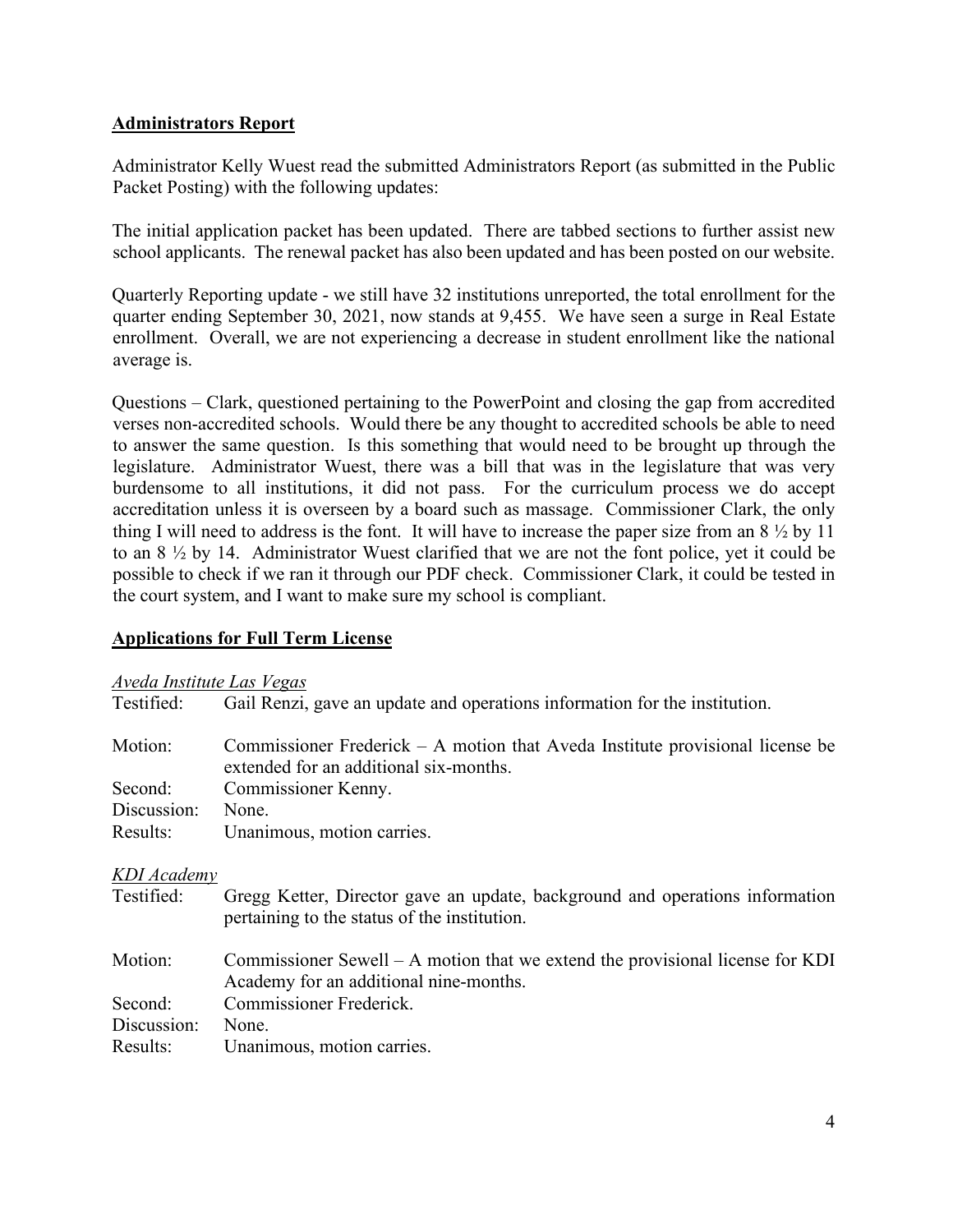# *Mountain View Hospital Paramedic Institute*

Troy Tuke, Academic Director, gave background and updated operations of the institution.

> Commissioner Clark questioned the use of transcripts that were different than the ones approved by the commission originally in the application process. Mr. Tuke, we found during the program there were changes needed and we revised the transcript. However, we have fixed the areas of concern and moving forward we will use the revised transcripts. Commissioner Clark, the other area of concern was the enrollment agreement. Can you provide information? Mr. Tuke, we do not take students without approval from our board. We have since changed our policies to include the actual approved enrollment agreement. Commissioner Clark, are your referrals all from other agencies? Mr. Tuke, yes the student must have a referral and the actual agencies pay for the program for the students.

Motion: Commissioner Kenny – A motion that Mountain View Paramedic Institute be extended for an additional six-months. Second: Commissioner Sewell. Discussion: None. Results: Unanimous, motion carries.

#### *Sin City Scuba, LLC*

Testified: Curtis Snapper and Shellie Hernandez were present for the meeting. Ms. Hernandez gave the background information for the school.

> Commissioner Clark, describe the industry, the scuba industry in Las Vegas. Ms. Hernandez, this is the diving capital of the desert. We have a lot of scuba jobs in this town and of course the option to go worldwide. The O show at Bellagio Hotel has divers; divers for the fountains to work on the fountains; other hotels such as Silverton, Mirage, and of course there are diver instructors that teach people to dive for amazing vacations.

| Motion:     | Commissioner Frederick – Motion to grant a full-term license to Sin City Scuba.  |
|-------------|----------------------------------------------------------------------------------|
| Second:     | Commissioner Sewell.                                                             |
| Discussion: | Ms. Hernandez, stated - thank you to Maricris she was very patient and extremely |
|             | knowledgeable through this whole process.                                        |
| Results:    | Unanimous, motion carries.                                                       |

#### *Southeastern University*

Testified: Lisa Barranco, Senior Director for Accreditation and Compliance, gave an update on the operations and background of the university.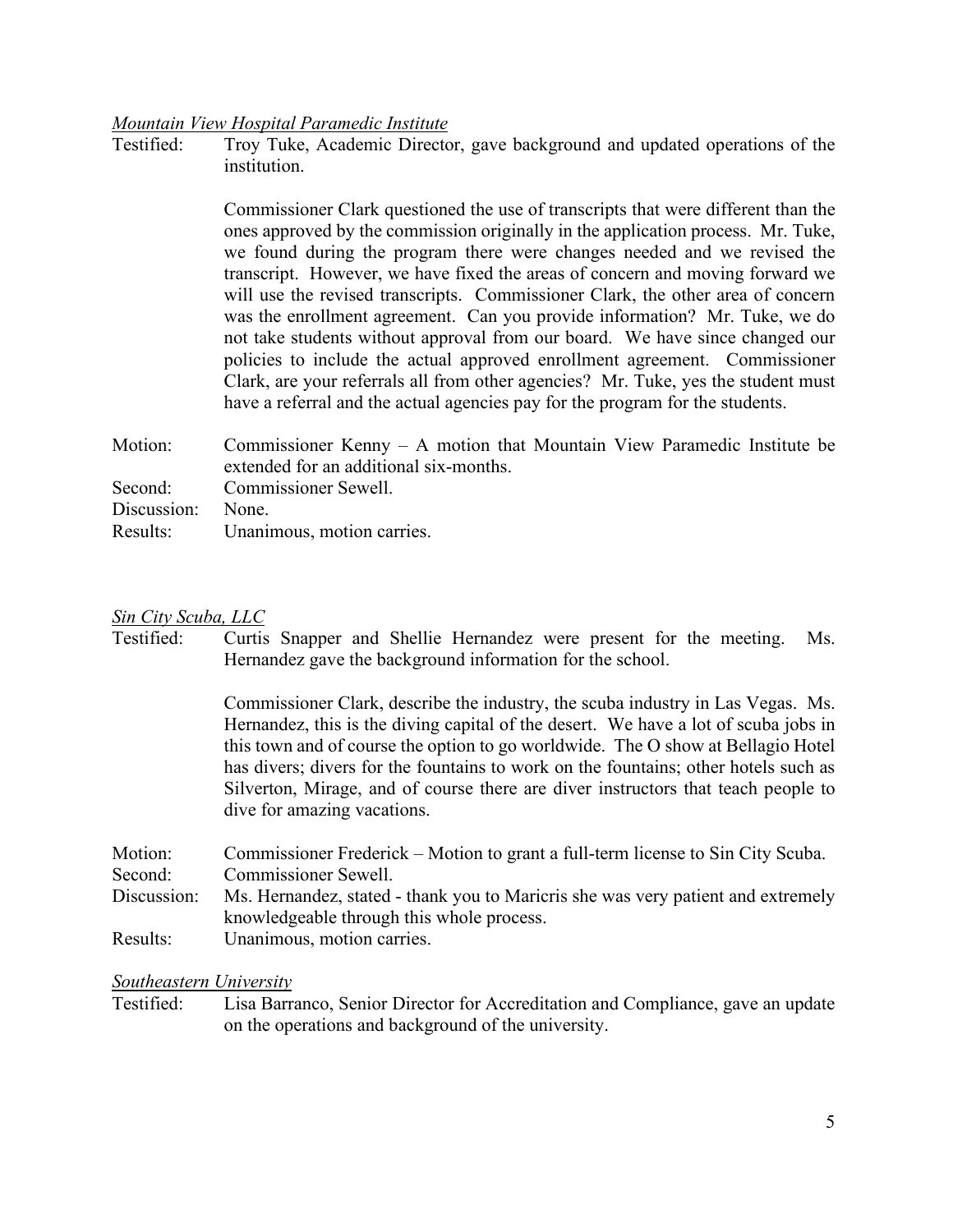| Motion:     | Commissioner Kenny – Motion to grant full term license for Southeastern |
|-------------|-------------------------------------------------------------------------|
|             | University.                                                             |
|             | Second: Commissioner Sewell.                                            |
| Discussion: | None.                                                                   |
| Results:    | Unanimous, motion carries.                                              |

### *United Education Institute*

| Testified: | Elvia Barba, Regulatory Compliance Specialist spoke and introduced their            |
|------------|-------------------------------------------------------------------------------------|
|            | colleagues attending the meeting then furthered with background information         |
|            | pertaining to the institute and an update on the current student population of just |
|            | over 800 students and still growing.                                                |

Motion: Commissioner Frederick – Motion to grant full term license for United Education Institute. Second: Commissioner Sewell.

Discussion: None. Results: Unanimous, motion carries.

### **Applications for Initial Provisional Licensure**

### *Dig This Academy*

.

Testified: Ed Munn, Owner/President gave a background on the operations and plans for the academy.

> Commissioner Clark asked about the entertainment side of Dig This. Mr. Munn replied that people are interested in operating heavy equipment. There are a variety of people who come to use our facility from personal to children's party to adult parties.

> Commissioner Frederick, what do you do to vet your participants? Do you do any training before you turn over the keys to these large pieces of equipment? Mr. Munn, it is completely supervised by facilitators and instructors and there are activities and instruction for building confidence in this program prior to using the equipment. Commissioner Frederick, have you ever had to turn away a client that you felt was not safe? Mr. Munn, yes, so obviously alcohol is an issue here in Las Vegas. We have the capability to remotely shut down the equipment if there are any issues. Commissioner Frederick, is there an age limit? Mr. Munn, youngest is age three and we even offer programs to children with special needs.

> Commissioner Sewell, how are you going to recruit students and how to you assist them once they graduate? Mr. Munn, I do not think that recruiting is going to be too much of an issue based on the demand in the industry. I just looked at the numbers and 10,000 operators are needed between now and 2024, 700,000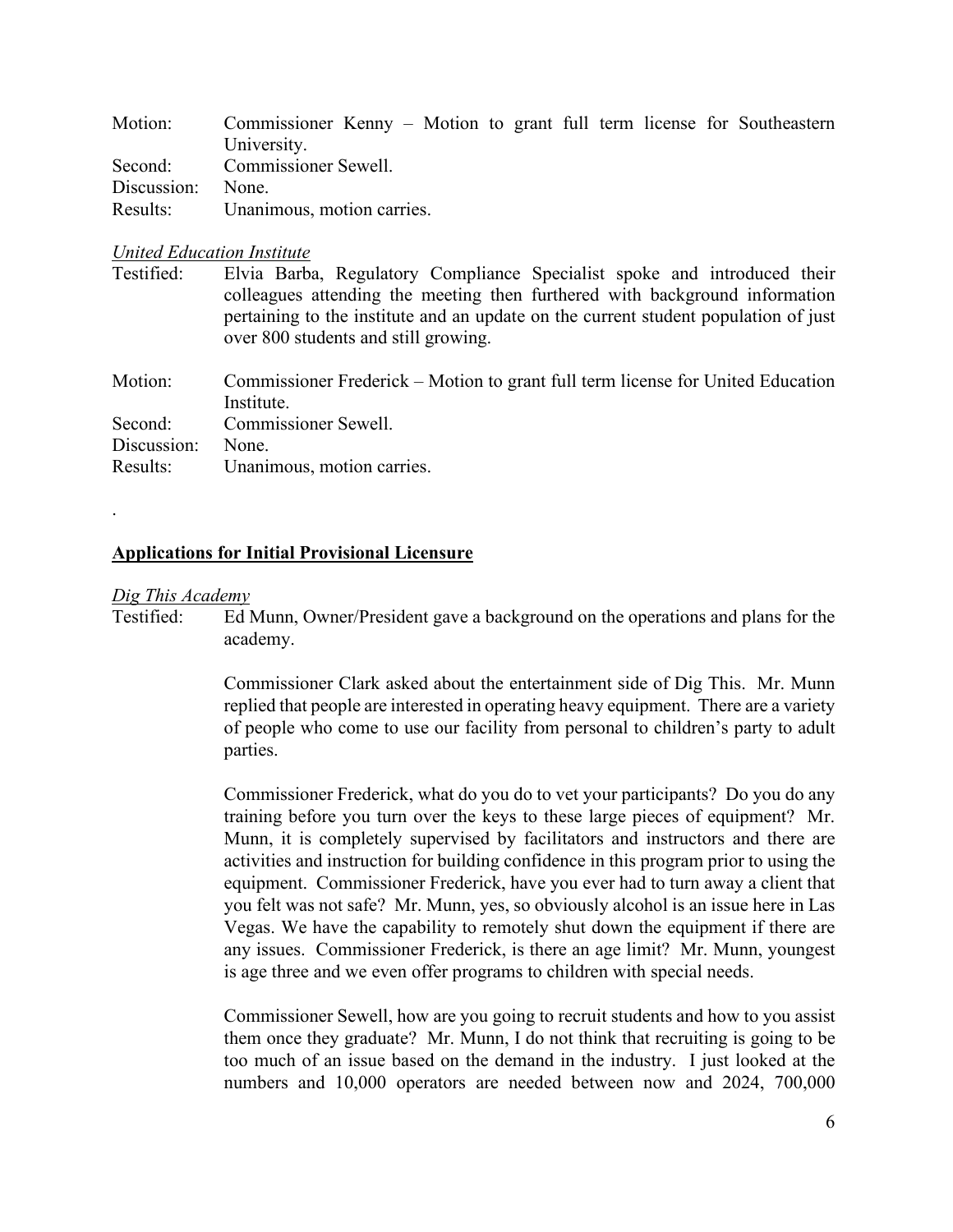nationwide. We will be also working with Clark County School District to provide some scholarships. Commissioner Clark, you could also investigate the ETPL list with DETR. Mr. Munn, we wanted to get the licensing down first. Commissioner Sewell, when you are inquiring with DETR also inquire about the Governor's Office Workforce Innovation they may have some funding available to assist with tuition as well.

Motion: Commissioner Frederick – That a twelve-month provisional license be granted to Dig This Academy to offer six certificate programs in Heavy Equipment Operator Level 1; Heavy Equipment Operator Ready Backhoes; Heavy Equipment Operator Dozers; Heavy Equipment Operator Ready Excavators; Heavy Equipment operator Ready Loaders; and NCCER Core Curriculum contingent upon receipt of surety bond in the amount of \$56,000 and personnel information. Second: Commissioner Sewell. Discussion: None.

Results: Unanimous, motion carries.

# *Haven University*

Brian Trott, Dean of Administration, spoke and introduced their colleagues attending the meeting then furthered with giving praise to the commission staff and the assistance that was given to the by Administrator Wuest. They then furthered background information.

> Commissioner Sewell, how do you go about recruiting? Dr. Trott, internet advertising, strong relationships with the Asian community and the 52-year history of alumni as well.

> Commissioner Clark, please tell me about your financial position and any plans for improving that? Dr. Lee replied, the school has been around for a long time and there are many Christian groups willing to put their name with the school and that is why we have come this far. Because of the track of the accrediting board, we have added the BS in BA and the MBA about four years ago we would like to increase our enrollment. Enrollment is decreasing now across the United States we want to increase our students not only here in Los Angeles, but also in Las Vegas which is a business city. Commissioner Clark, so I noticed on your financial statements that your composite score is a -.26, usually you only see composite scores on financial statements for schools that are eligible for Title IV funding, I assume your school uses federal aid programs. Dr. Lee, yes, we are using Title IV but there is no problem with the Department of Education for our Title IV students. We have few Title IV students, mostly international students, so we do not depend on the Title IV students. Commissioner Clark, did the US Department of Education require you to put a letter of credit for that composite score? Dr. Lee, no that was not required. Commission Clark, that is odd. How long has the school had a composite score below 1.5? Dr. Lee, I think it was less than three years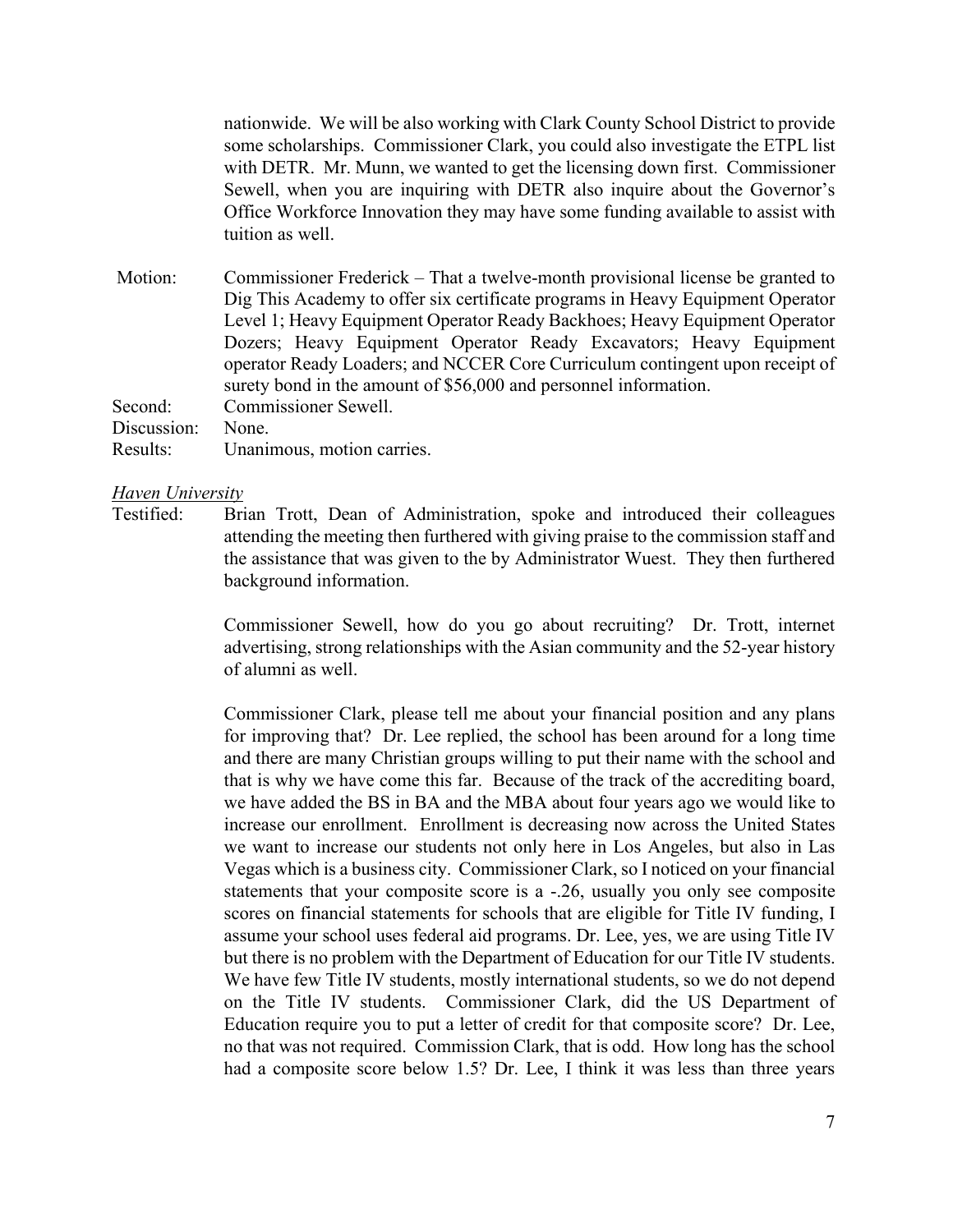because of the lease matters, but it was all resolved. I do not expect there is any more negative issues from 2021.

Commissioner Kenny, what percentage of your student population do expect to be ESL students and what plans do you have in place to help support those students? Dr. Lee, international students come to the United States with beginning ESL courses then they want to step to additional courses because of course they are students. The students come from Korea, Japan, Vietnam, and Kuala. After two years of the ESL course, they go up to a degree program. Dr. Trott furthered once they have completed the basic ESL and have command of the English language, they are furthered into the business courses.

Motion: Commissioner Sewell – Motion for a twelve-month provisional license be granted to Haven University to offer a Master of Business Administration and a Bachelor of Science degree in Business Administration, staffing, facility approval and surety in the amount of \$116, 500. Second: Commissioner Kenny.

Discussion: None.

Results: Unanimous, motion carries.

### *OceanPoint Dental Academy of Nevada*

Testified: Bruce Vermeulen, gave a thank you to the staff of the commission and their assistance. They furthered with need for the academy and update of the plans for the institution.

> Commissioner Clark asked about the revised statues in Nevada require the onsite director have knowledge of the statues around running a school you are a consultant are you going to be around or who is going to have the knowledge of the school. Mr. Vermeulen, we have a team that trains and we will be training the team that will be running the school. I will be tied to the school for the next two to three years. Commissioner Clark, you spoke of the need. However, speaking with my own dentist he does not see a need. What is the long term here? Mr. Vermeulen, I understand your dentist. However, across the nation there is a need for hands on training. They need hands on training with at least two hours per week of clinical with hands on using instruments. Commissioner Clark, you touched on a very important point. While they can train, can they run the school? Mr. Vermeulen, I think it is very important that we keep the OceanPoint name clean and our assistance with the training will be the success of this academy.

> Commissioner Sewell, do you have a procedure or a policy that once your students graduate from the program and what type of assistance do you give to get them out in the real world working. Mr. Vermeulen, yes one is the local dentists, we always canvass them for the need. Additionally, the externship program and then we help them and will continue to help them if the school is licensed.